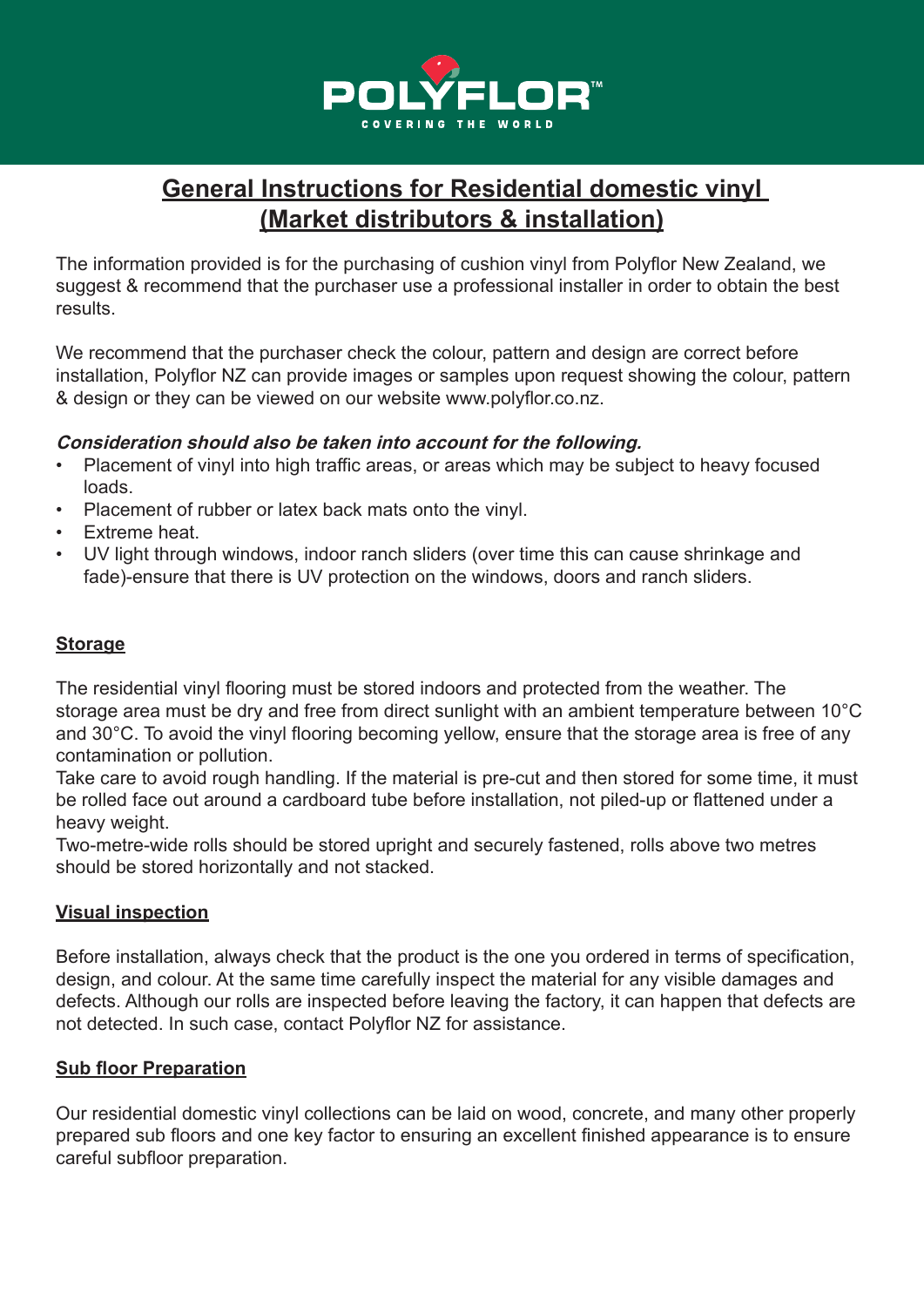

The information provided in this document includes general recommendations on how to prepare various types of subfloors.

The selection of all materials including moisture migration systems, self-levelling compounds, floor patch products, wood underlayment's and any other ancillary products are dependent upon existing conditions.

The application of subfloor preparation materials must be in strict accordance with the manufacturer's instructions and all warranties & guarantees pertaining to the suitability & performance of any preparation or ancillary product rests with that material manufacturer and or the flooring contractor.

## **Polyflor New Zealand recommends Kiesel Moisture barriers, Kiesel patching & self-leveling compounds, and Kiesel Adhesives; along with Polyflor NZ plywood and/or any products which conform to the EC1 label.**

Kiesel Primers & Moisture barriers

- Okatmos EG20 primer
- Okatmos UG30 primer
- Okapox GF Epoxy primer & moisture barrier
- Okatmos DSG primer & moisture barrier

## Kiesel Floor levellers

- Servofine F333 patching, ramping & smoothing
- Servoplan R300s patching & ramping
- Servoplan BF850 bulk fill & levelling compound
- Servoplan Ki1 premium self-levelling compound
- Servoplan P200 Plus self-levelling compound
- Servoplan S444 fibre reinforced levelling compound

## Kiesel Adhesives

- Okatmos Star 100
- Okatmos Star 100 Plus
- Okatmos Star 110 Plus
- Okatmos Star 150 pressure sensitive
- Okamul PU Polyurethane resin adhesives

Please contact Polyflor NZ for more information or view our web site details www.polyflor.co.nz/kiesel/

For all other adhesives check with the manufacturer for guidance on EMICODE 1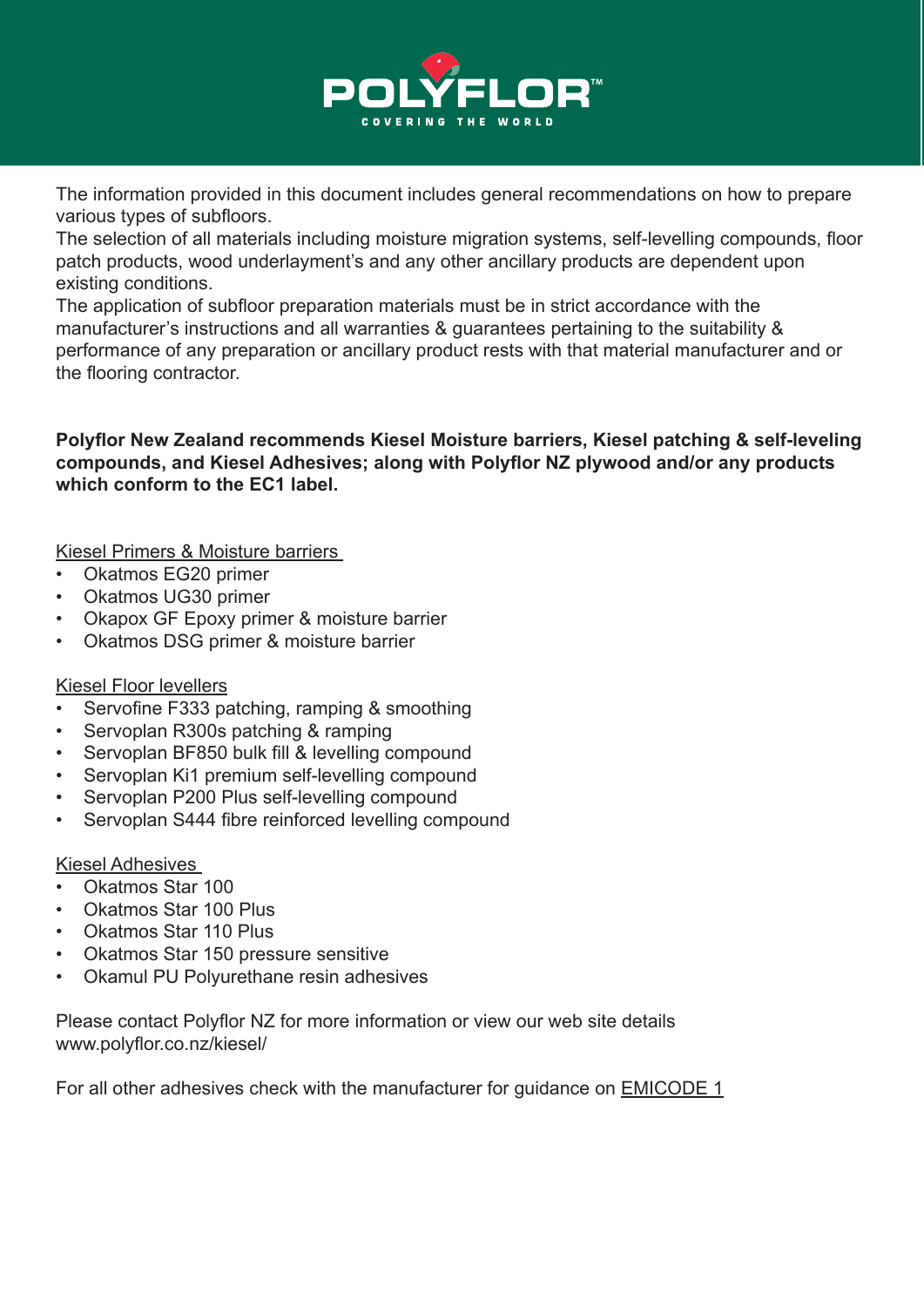

## **Conditions**

Subfloors must be absolutely level, clean and free from grit, dust, grease, oil, polish & old adhesive. Solvent-based products, petroleum, pigmented materials on or in the subfloor can permanently stain vinyl floor coverings, that's why the subfloor must be free from paint, varnish, oils, solvents, wax, hardening compounds in mastic, asphalt and other similar materials. Imperfections in the subfloor will affect the final appearance and performance of cushioned flooring. Any particles that could compromise the quality of bonding with the adhesive must be removed. It is essential that the subfloor is dry. Dampness can cause discolouration to the flooring. The humidity of the subfloor must meet the standard technical requirements valid in New Zealand where the flooring is to be installed. If in doubt, take a hygrometer reading to check the level of dampness. A maximum hygrometer reading of 75% RH is recommended.

## **Concrete floors**

Concrete floors will need to be checked for moisture as per NZS/ AS 1884-2013 standards, should a reading higher than 75% (+-5) RH be recorded then a surface DPM (moisture barrier) or similar must be used.

Use a levelling compound if the surface is uneven, rough, or cracked. It is usual to apply 3-6mm of levelling compound to produce the desired level of smoothness. Concrete floors should be tested for alkalinity.

## **Floor boarded timber floors / Tongue & Groove**

When organizing or planning for Tongue & Groove then the 5 key areas listed below will need to be applied per NZS/ AS 1884-2013 standards & best practice guidelines NZ flooring industry 2019.

## **The timber floor will need to be**

• Clean, Sound, Flat (Plane), Smooth & Dry

## **Structural sheet floors (particleboard, strandboard or plywood)**

Best practice techniques to prepare structural sheet boards for resilient floor coverings recommend that an approved board underlayment (minimum 4.75mm) or a cementitious reinforced fibre type be applied with a minimum 3mm.

## **Wet areas**

The building code (E3 internal moisture) identifies a bathroom, laundry, toilet, or a kitchen (areas with taps) as wet areas where moisture may accumulate or be generated.

Any board underlayment with timber content is affected by moisture or changes in climatic conditions. When used in areas of humidity or bathroom areas, only recommended flooring grade board underlayment for these areas should be used. While vinyl floor coverings provide an impervious surface, there are steps needed to be taken as part of the installation process to provide the board underlayment with protection from any water splash and/or accidental water overflow.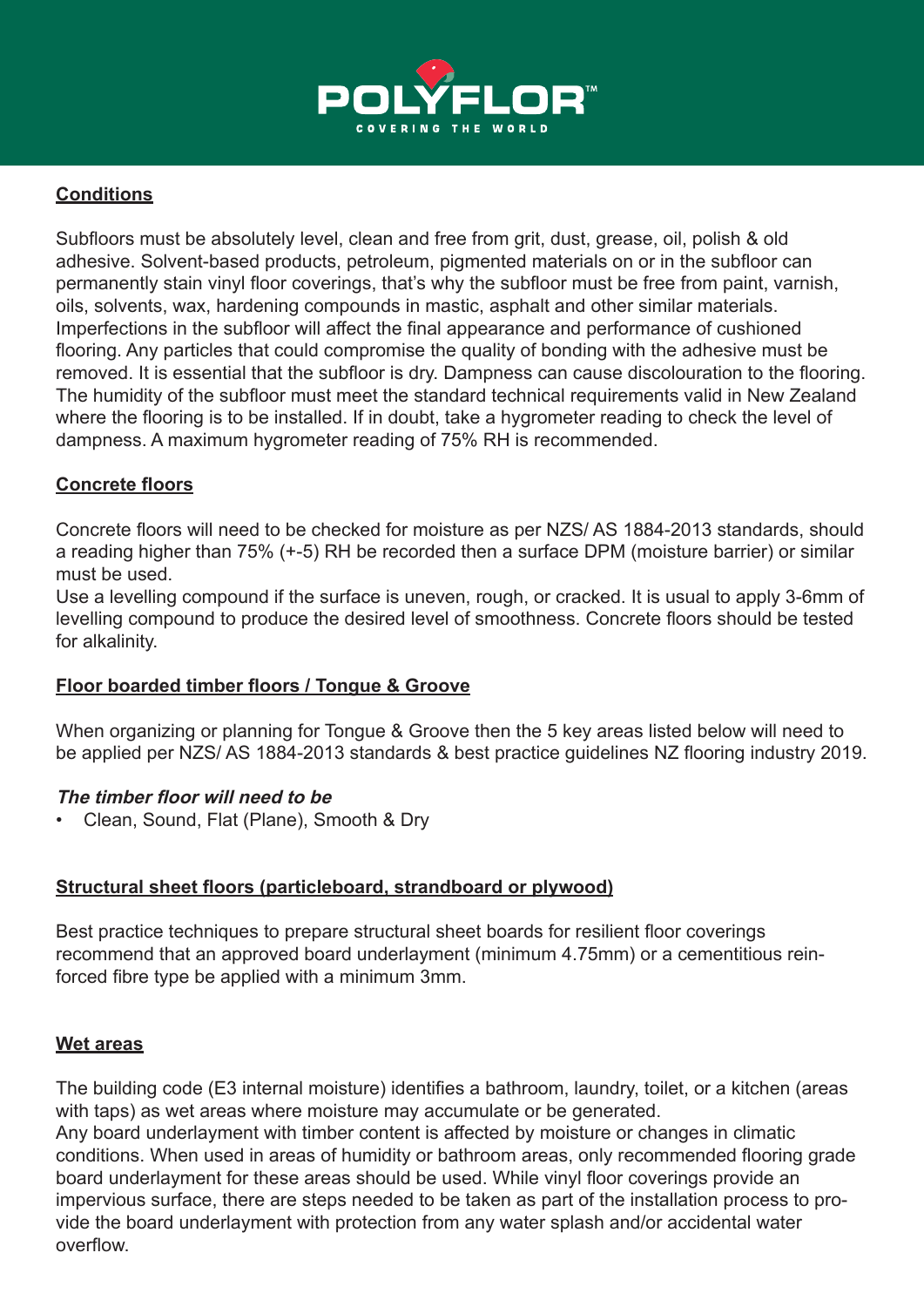

## **Acclimatisation**

The residential domestic vinyl must be conditioned for 24 - 48 hours prior to installation, at a temperature of 18 - 29°C. They should then be left for a further 24 – 48 hours, after installation & before use. It is recommended that the material is pre-cut (accurately) to fit the room 24 hours prior to installation. Roll the material face out again but be careful not to damage the surface while handling the roll (do not roll the material face in, until taking it into the room for installation). Before installation, we recommend that the cushioned floor is laid flat and left for 2 hours at a room temperature of +18°C. If it is not possible to do this then the flooring should be loosely rolled and left in the room where it is to be installed for at least 24 hours. This will make the material more flexible and easier to handle.

Sheets of two-metre-wide floor covering should be rolled loosely and stored in an upright position for

acclimatisation.

Sheets of four-metre-wide floor covering should be cut to size and laid flat for acclimatisation.

## **Laying direction**

Plan the direction and order of the sheets before installation, to ensure that if any joints are required, they do not coincide with doorways or main traffic areas. In large, well-lit rooms, sheets should run parallel to the incoming light. In long narrow rooms (like corridors) sheets can be installed along the length of the room.

In square rooms, it is best to lay the rolls parallel to the entrance light, while in long and narrow rooms it is better to have them installed lengthwise. When you are installing 2m rolls next to each other it is important that these are all from the same batch.

## **Pre-cutting**

Ensure the maximum width and length of the rooms are measured correctly and include any recess or doorways with allowances for waste. To avoid unnecessary joints in the vinyl it is important to purchase the widest width available. If more than one piece is required to fit your room, you will need to allow for pattern match along the join. It is also important that each piece is cut from the same mother roll. This will ensure that you have true colour match along the seam. If pieces are cut from different rolls, please check that these have the same batch number. If not, we will not be able to accept responsibility for any colour variation. Rolls selected from the same batch must be installed in sequence, starting with the roll with the lowest batch number. Pay particular attention if the design needs to be laid in a reverse direction.